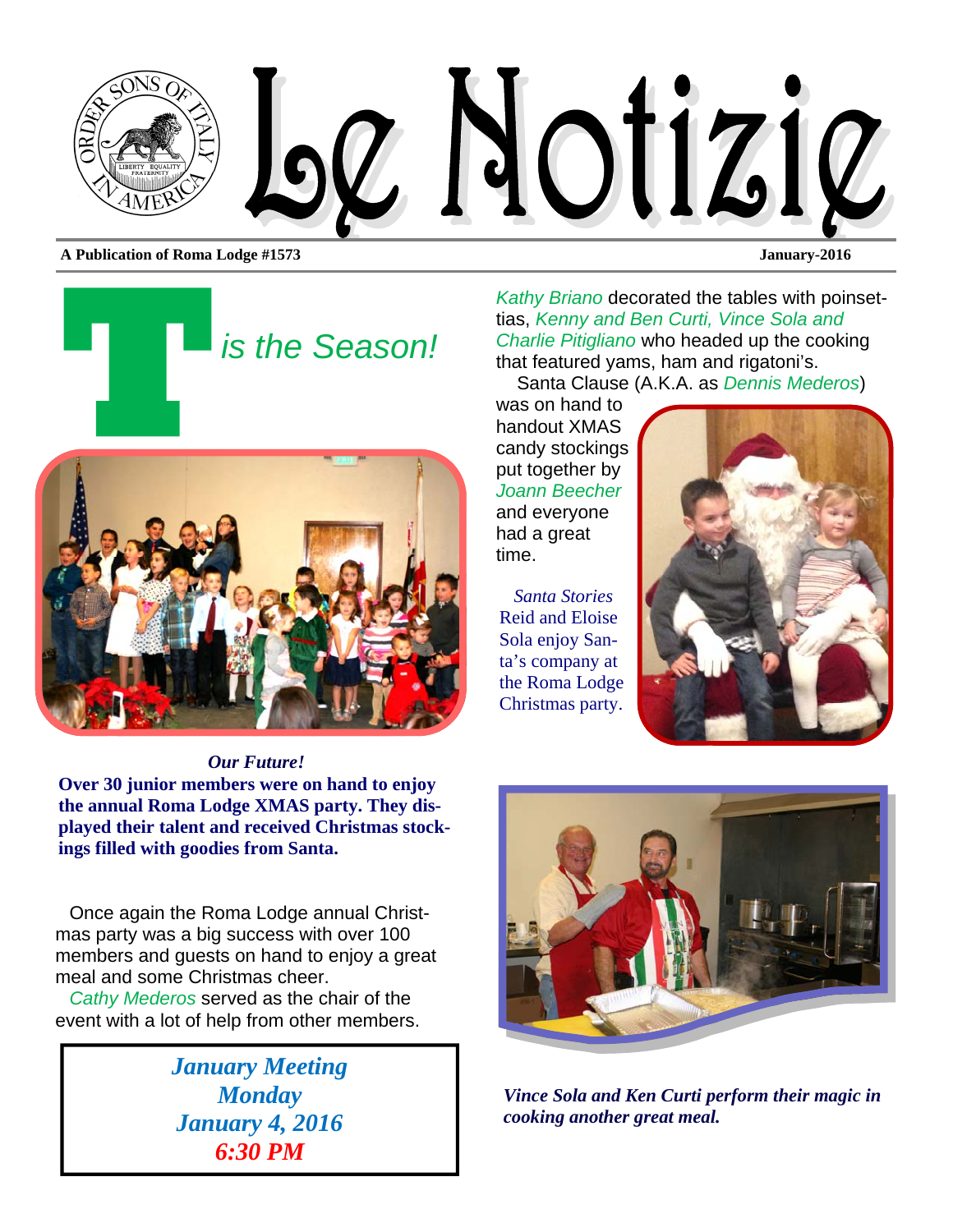# *Reflections of 2015*

#### *Heralds Message*

**E** ach year the month of December forward to what the next year may bring. For one brings about a time for reflecting on the past year and each of us looking thing Roma Lodge has had a number of members who have had babies this year and a large number of those have joined the lodge. By my count we have had 13 new members join the lodge this year and many are newborns. In a time when many lodges across the state have experience declining membership or the closure of lodges, Roma Lodge continues to grow and expand.

These things don't just happen. Our lodge was founded by members of America's *"Greatest Generation"* who instilled in their *"Baby Boomer"* children the importance of carrying-on the importance of the Italian Culture. Now, generation *"X&Y"* along with the *"Millennials"* are now having their children join the lodge. The future is bright!

Organization has been another key element for the success of Roma Lodge during the past year. With a published chart of responsibilities for the year it has encouraged more members to take an active part in leadership positions of the lodge. Just about everyone in the lodge will participate and assist in putting on lodge activities when asked. We need to continue to have our chairs solicit more members to assist in lodge activities and encourage them to take on leadership roles. Members who take on active roles in the lodge will continue to build lodge membership and participation.

Finally, it's all about the food! Yes, members attend monthly meetings because the lodge has focused on providing a great meal prior to each meeting. Special thanks goes to the members who have served as dinner chairs for each meeting. They often provide home cooked meals and have been very innovative in providing great food for all those who attend. Great food coupled with a well organized and short meeting continue to provide a great venue for members who want to attend monthly meetings. *Great Job Everyone!* 

#### *Tulare Lighthouse Rescue Mission!*

The Tulare Lighthouse Rescue Mission received a truckload of needed supplies brought by lodge members to the annual Christmas party.

Representatives from the mission were on hand to join in the days festivities and gratefully hauled all of the do-



nations to their facility. Special thanks to all the members who brought the needed supplies to the party.

#### *Grand Deputy*



Roma Lodge Grand Deputy, *Lilia Giacomazzi*, continues to amaze at 102 years of age. She continues to be the consummate deputy attending lodge meetings and activities with her usual grace, wit and professionalism. Her remarks are always

well organized and scripted, complimentary of lodge activities and delivered with such heart felt emotions. I would venture to guess that there has never been a Grand Deputy for a filial lodge at the age of 102. If there was I'm sure they couldn't have done a better job that Lilia Giacomazzi has done for Roma Lodge. *Thank you Lilia!* 

#### *More Pictures*

If you would like to see all the pictures from the

Roma Lodge Christmas party you can find them on the Roma Lodge website romalodge1573.org

Historian, *Elisabeth Curti* took some great pictures so check them out. If



you would like a copy of one, simply email me at larrydutto@yahoo.com and I will send them to you.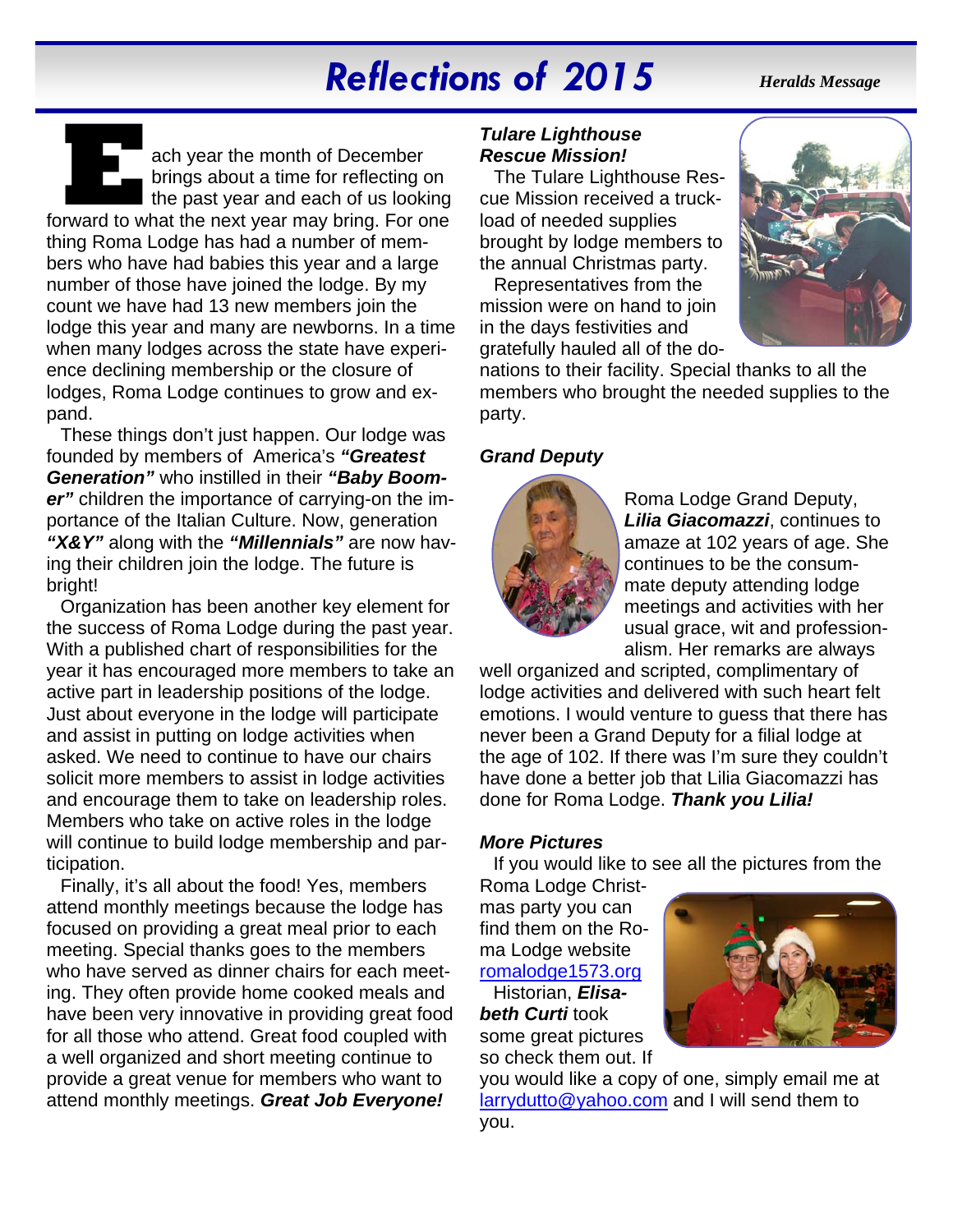## *New Baby!*

Roma Lodge members Katrina and Brian Rainey are the proud parents of a new baby boy, Ty James Rainey who was born on December 15th. He joins brothers Dane and Rhett who are also lodge members. He weighed 9 pounds and 7 ounces and shown in the



picture with proud grandfather Ben Curti.

## *United Lodges!*

Roma Lodge served as host for the United Lodge meeting on Sunday, December 13th. About 40 members and guests enjoyed a great



meal cooked by *David and Michael DePaoli*, *Charlie Pitigliano and Matt Watkins*. *Kathy Briano and Giovanna DePaoli* decorated for the event with *Frances Della* who help setup for the event. The meal included chicken, rigatoni's and green beans along with cheese cake. *Leroy Beecher* was selected to serve as treasurer for the United Lodges for the upcoming year.



## *All Hail The Queen!*

**R oma**<br>Queen Gabrielle Lodge Benedetti will hold a fundraiser on February 26th & 27th, 2016 as approved by the lodge at the December meeting. Instead of hosting a



takeout spaghetti dinner, as done in the past, the lodge will cook two lunches for the Western Dairy Challenge held at the College of the Sequoias Tulare Center.

Gabrielle is still selling raffle tickets and holding a recycle project, so bring your plastic bottles or aluminum cans to the January meeting to add to the queens fundraiser. Gabrielle will need all of the lodge members support to do well for the Grand Lodge competition.



#### *Membership Dues*

*Your lodge dues are due on January 1, 2016. Regular member dues are \$75 with the mortuary (\$60 without) per year. Social members are the same. Juniors with benefits are \$6.36. Junior members who choose not to select the benefit option are free. College students up to the age of 26 are also free if they verify they are in college by sending a letter to the lodge. Mail your dues to Cathy Mederos, Roma Lodge, PO Box1337, Tulare, California* 

1